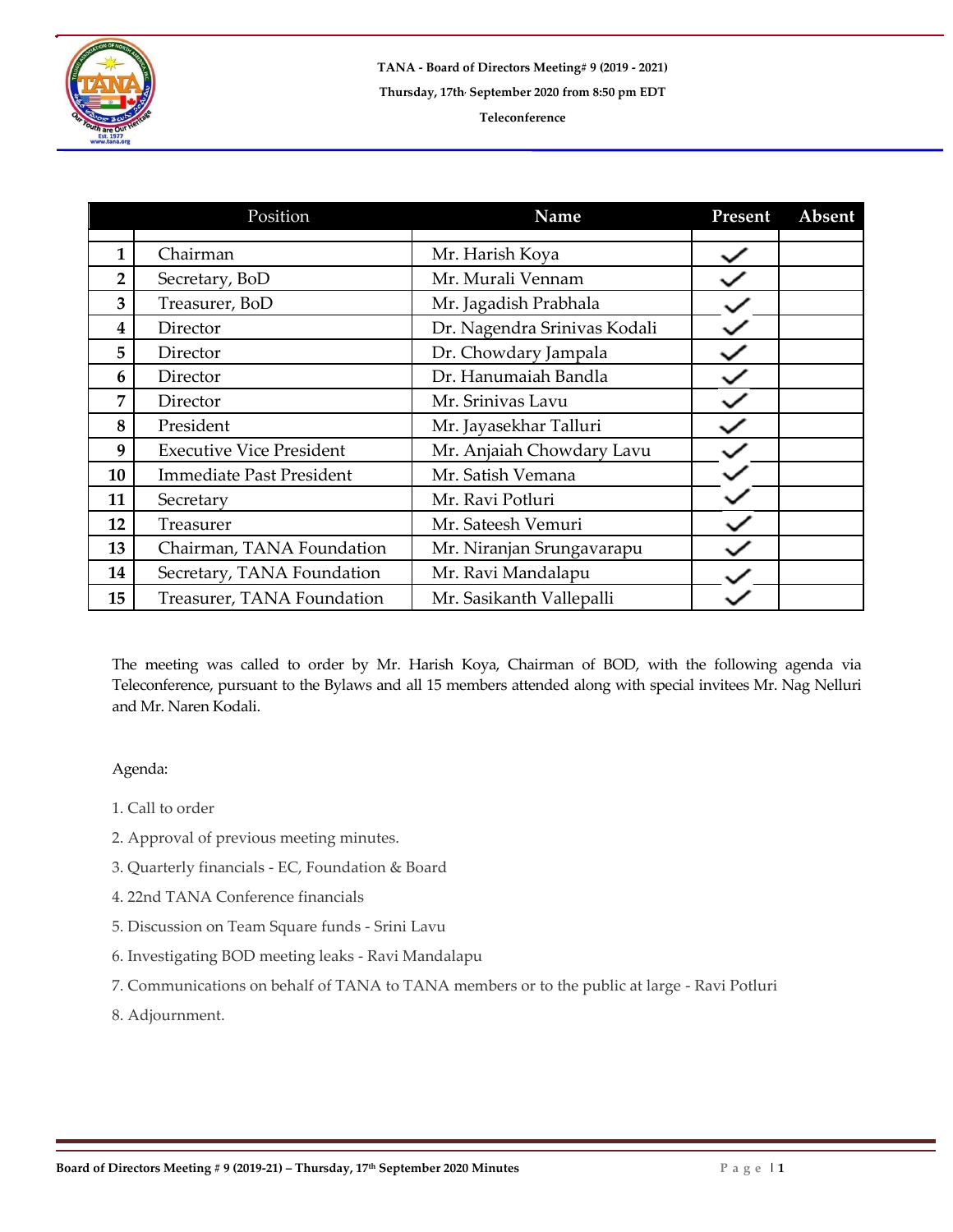

## MOTIONS ADOPTED

- 1. Mr. Anjaiah Chowdary Lavu moved that "the Previous meeting minutes of "19-21 TANA BOD meeting minutes #8" be approved". This motion was seconded by Mr. Satish Vemana and adopted unanimously with the following amendment.
	- Mr. Ravi Potluri moved amendment to the motion to add "Mr. Anil Lingamaneni attended the meeting as special guest to the BOD meeting minutes #8. This amendment was seconded by Mr. Chowdary Jampala and was adopted unanimously.
- 2. Mr. Anjaiah Chowdary Lavu moved that "an extension up to Sept.  $27<sup>th</sup>$ , 2020 be given to the EC treasurer to submit quarterly report of 2nd Qtr. of 2019 and another extension up to October 11<sup>th</sup>, 2020 be given to submit 3rd and 4th quarter of 2019 and 1st and 2nd quarterly financial reports of 2020 for the TANA EC". This motion was seconded by Mr. Murali Vennam and adopted unanimously.
- 3. Mr. Ravi Potluri moved that "the 2nd quarter of 2020 financial reports for the TANA Foundation be approved as presented by the Foundation treasurer". This motion was seconded by Mr. Jay Talluri and was adopted unanimously.
- 4. Mr. Satish Vemana moved that "the 2<sup>rd</sup> quarter of 2020 financial reports for the BOD be approved as presented by the BOD treasurer". This motion was seconded by Mr. Srini Lavu and adopted unanimously.
- 5. Mr. Chowdary Jampala moved that
	- Accept the preliminary financial statement presented to the board by the  $22<sup>nd</sup> TANA$ Conference team.
	- Request the conference team to present detailed CPA verified accounts in two months from today.
	- The Foundation to transfer all available Conference related money to BOD immediately.
	- The conference team to close bank accounts and transfer the remaining money to BoD.
	- The Bod to reconcile all accounts within 3 months and distribute the money as per bylaws.

This motion was seconded by Mr. Hanumaiah Bandla and was adopted unanimously with the following amendment.

- Mr. Jay Talluri moved that "the conference team to present full and complete report in one month from today and CPA verified full and complete report in two months from today. This amendment was seconded by Mr. Jagadish Prabhala and adopted unanimously.
- 6. Mr. Chowdary Jampala moved that the EC should designate one bank account for TANA special funds and not comingle other TANA funds in to that account. This motion was seconded by Mr. Ravi Mandalapu and was adopted unanimously.